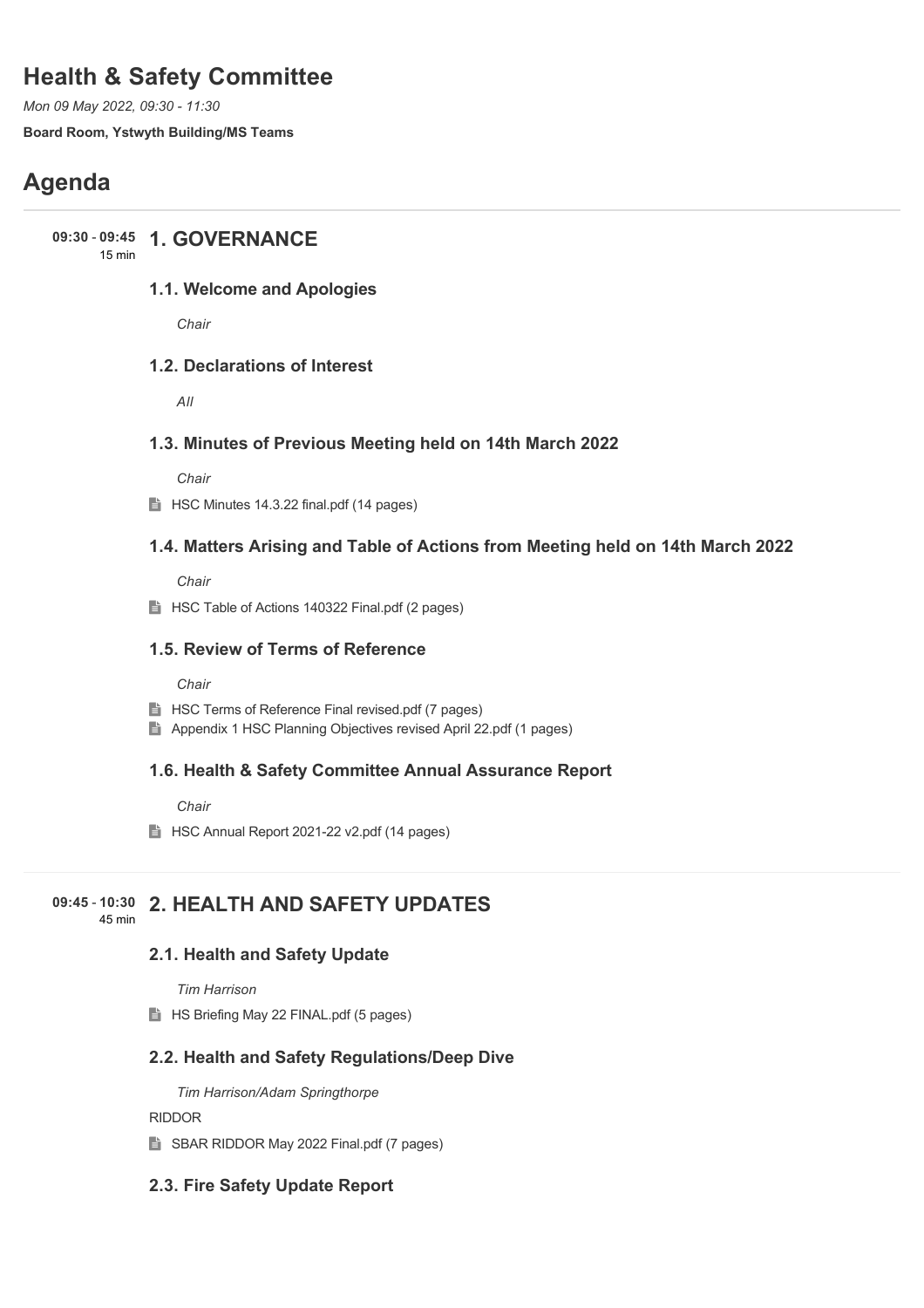#### *Rob Elliott*

- SBAR Fire Safety Management May 2022 FINAL.pdf (9 pages)
- Appendix 1- MWWFRS Audit Tracker v1.pdf (12 pages)
- Appendix 2 Fire Safety Compliance Document tc.pdf (5 pages)

#### **2.4. Health & Safety Dashboard/Performance Report**

#### *Tim Harrison*

**HSC Incident Deep Dive - 2021-22 FINAL.pdf (8 pages)** 

### **2.5. PREVENT & CONTEST Update**

#### *Phil Lloyd*

SBAR CONTEST-PROTECT Update May 22 Final.pdf (4 pages)

#### **2.6. Bariatric Equipment Update**

#### *Tim Harrison*

- **HSC Bariatric Briefing May FINAL.pdf (3 pages)**
- **HE** HDUHB HEALTHY WEIGHT development plan Final.pdf (10 pages)

#### **3. Comfort Break 10:30** - **10:35** 5 min

#### **4. RISK 10:35** - **10:55** 20 min

### **4.1. Deep Dive: Display Screen Equipment**

#### *Tim Harrison*

**Deep Dive Review DSE Regulations amended version Final.pdf (11 pages)** 

#### **4.2. Corporate Risks Assigned to HSC**

#### *Mandy Rayani/Andrew Carruthers*

- **HSC Corporate Risk Report.May22. Final.pdf (8 pages)**
- Appendix 1.pdf (13 pages)

#### **4.3. Operational Risks Assigned to HSC**

*Mandy Rayani/Andrew Carruthers*

- **HSC ORR Paper May 2022.pdf (7 pages)**
- Appendix 1 Health Safety Committee Risk Register May2022.pdf (4 pages)
- Appendix 2- Health and Safety Themed risk register May2022.pdf (38 pages)

### **5. PLANNING 10:55** - **11:05**

10 min

#### **5.1. Planning Objectives Update**

*Mandy Rayani/Andrew Carruthers/Alison Shakeshaft*

- **PO Standard SBAR HS May 2022 v3 Final.pdf (4 pages)**
- App1 PO Update for H&S May 2022 Final INTERNAL ONLY.pdf (5 pages)

#### **5.2. Major Incident Plan**